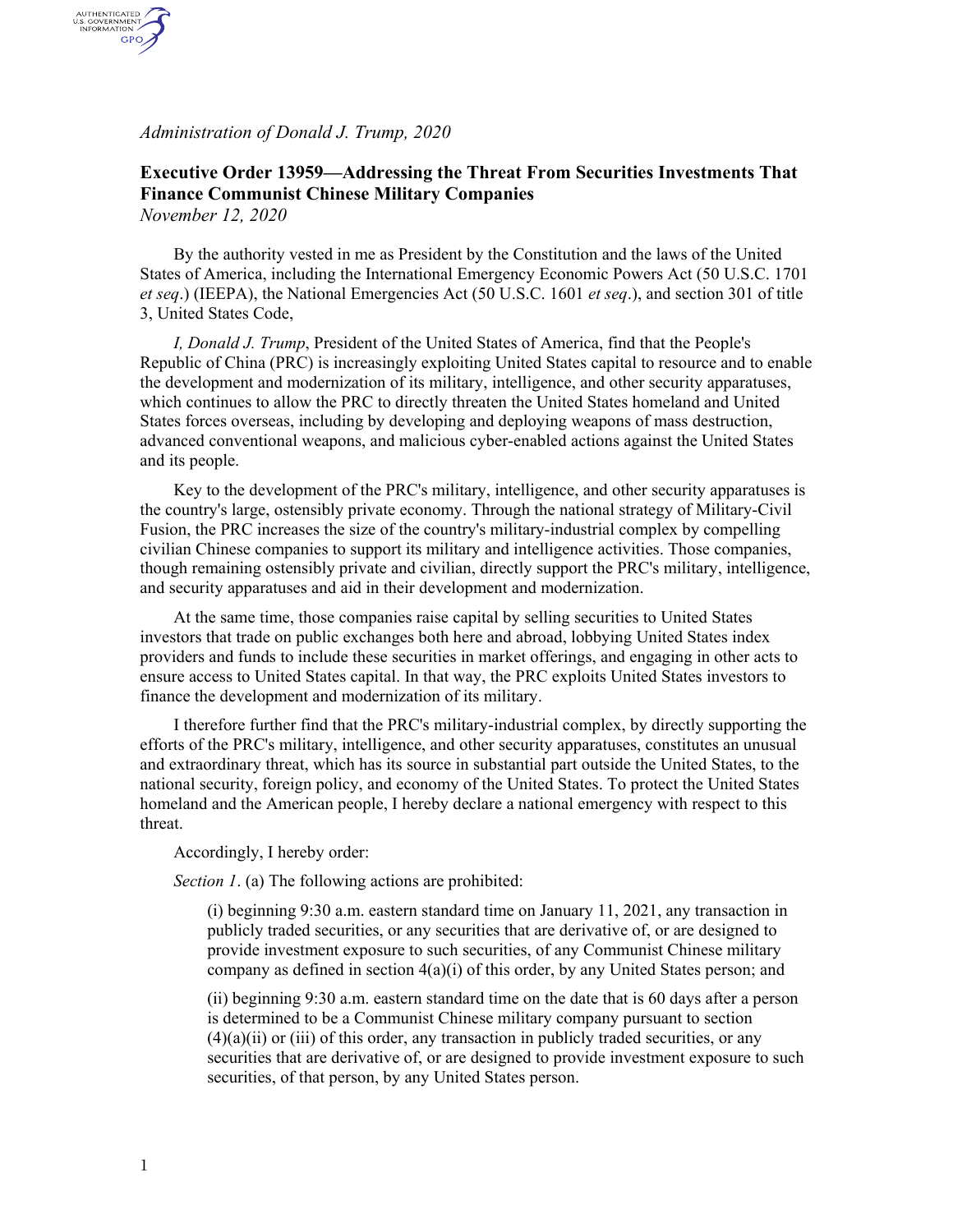(b) Notwithstanding subsection (a)(i) of this section, purchases for value or sales made on or before 11:59 p.m. eastern standard time on November 11, 2021, solely to divest, in whole or in part, from securities that any United States person held as of 9:30 a.m. eastern standard time on January 11, 2021, in a Communist Chinese military company as defined in section 4(a)(i) of this order, are permitted.

(c) Notwithstanding subsection (a)(ii) of this section, for a person determined to be a Communist Chinese military company pursuant to section  $4(a)(ii)$  or (iii) of this order, purchases for value or sales made on or before 365 days from the date of such determination, solely to divest, in whole or in part, from securities that any United States person held in such person, as of the date 60 days from the date of such determination, are permitted.

(d) The prohibitions in subsection (a) of this section apply except to the extent provided by statutes, or in regulations, orders, directives, or licenses that may be issued pursuant to this order, and notwithstanding any contract entered into or any license or permit granted before the date of this order.

*Sec. 2*. (a) Any transaction by a United States person or within the United States that evades or avoids, has the purpose of evading or avoiding, causes a violation of, or attempts to violate the prohibitions set forth in this order is prohibited.

(b) Any conspiracy formed to violate any of the prohibitions set forth in this order is prohibited.

*Sec. 3*. (a) The Secretary of the Treasury, after consultation with the Secretary of State, the Secretary of Defense, the Director of National Intelligence, and the heads of other executive departments and agencies (agencies) as deemed appropriate by the Secretary of the Treasury, is hereby authorized to take such actions, including the promulgation of rules and regulations, and to employ all powers granted to the President by IEEPA, to carry out the purposes of this order. The Secretary of the Treasury may, consistent with applicable law, redelegate any of these functions within the Department of the Treasury. All agencies shall take all appropriate measures within their authority to carry out the provisions of this order.

(b) Rules and regulations issued pursuant to this order may, among other things, establish procedures to license transactions otherwise prohibited pursuant to this order. But prior to issuing any license under this order, the Secretary of the Treasury shall consult with the Secretary of State, the Secretary of Defense, and the Director of National Intelligence.

*Sec. 4*. *Definitions*. For purposes of this order:

(a) the term "Communist Chinese military company" means

(i) any person that the Secretary of Defense has listed as a Communist Chinese military company operating directly or indirectly in the United States or in any of its territories or possessions pursuant to section 1237 of Public Law 105–261, as amended by section 1233 of Public Law 106–398 and section 1222 of Public Law 108–375, as of the date of this order, and as set forth in the Annex to this order, until such time as the Secretary of Defense removes such person from such list;

(ii) any person that the Secretary of Defense, in consultation with the Secretary of the Treasury, determines is a Communist Chinese military company operating directly or indirectly in the United States or in any of its territories or possessions and therefore lists as such pursuant to section 1237 of Public Law 105–261, as amended by section 1233 of Public Law 106–398 and section 1222 of Public Law 108–375, until such time as the Secretary of Defense removes such person from such list; or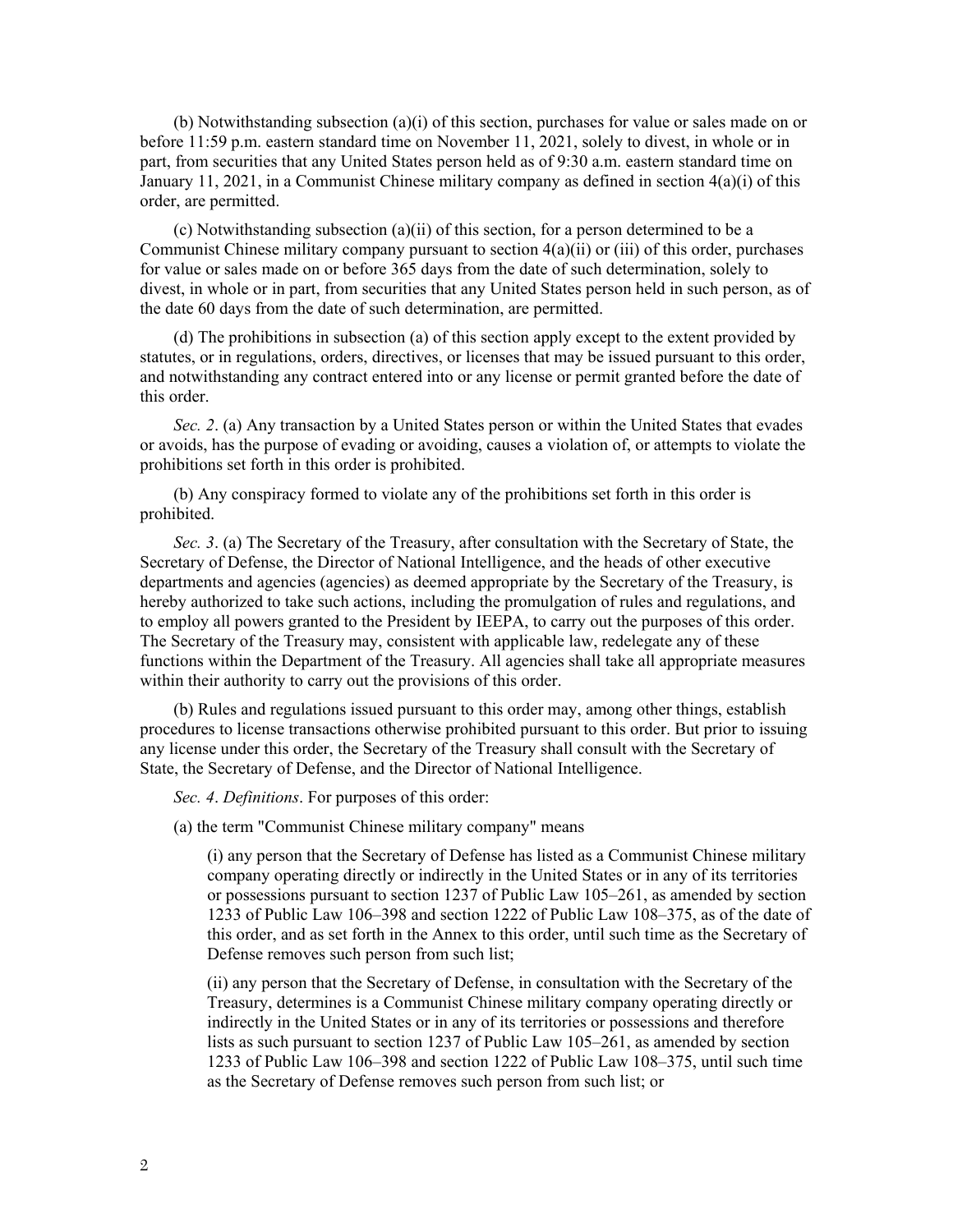(iii) any person that the Secretary of the Treasury publicly lists as meeting the criteria in section  $1237(b)(4)(B)$  of Public Law 105–261, or publicly lists as a subsidiary of a person already determined to be a Communist Chinese military company, until the Secretary of the Treasury determines that such person no longer meets that criteria and removes such person from such list.

(b) the term "entity" means a government or instrumentality of such government, partnership, association, trust, joint venture, corporation, group, subgroup, or other organization;

(c) the term "person" means an individual or entity;

(d) the terms "security" and "securities" include the definition of "security" in section 3(a)(10) of the Securities Exchange Act of 1934, Public Law 73–291, as codified as amended at 15 U.S.C. 78c(a)(10), except that currency or any note, draft, bill of exchange, or banker's acceptance which has a maturity at the time of issuance of not exceeding 9 months, exclusive of days of grace, or any renewal thereof the maturity of which is likewise limited, shall be a security for purposes of this order.

(e) the term "transaction" means the purchase for value of any publicly traded security; and

(f) the term "United States person" means any United States citizen, permanent resident alien, entity organized under the laws of the United States or any jurisdiction within the United States (including foreign branches), or any person in the United States.

*Sec. 5*. The Secretary of the Treasury, in consultation with the Secretary of State and, as appropriate, the Secretary of Defense, is hereby authorized to submit the recurring and final reports to the Congress on the national emergency declared in this order, consistent with section 401(c) of the NEA (50 U.S.C. 1641(c)) and section 204(c) of IEEPA (50 U.S.C. 1703(c)).

*Sec. 6*. *General Provisions*. (a) Nothing in this order shall be construed to impair or otherwise affect:

> (i) the authority granted by law to an executive department or agency, or the head thereof; or

(ii) the functions of the Director of the Office of Management and Budget relating to budgetary, administrative, or legislative proposals.

(b) This order shall be implemented consistent with applicable law and subject to the availability of appropriations.

(c) This order is not intended to, and does not, create any right or benefit, substantive or procedural, enforceable at law or in equity by any party against the United States, its departments, agencies, or entities, its officers, employees, or agents, or any other person.

## DONALD J. TRUMP

The White House, November 12, 2020.

[Filed with the Office of the Federal Register, 8:45 a.m., November 16, 2020]

NOTE: This Executive order was published in the *Federal Register* on November 17.

*Categories:* Executive Orders : Chinese military companies, efforts to address threat from securities investments that help finance*.*